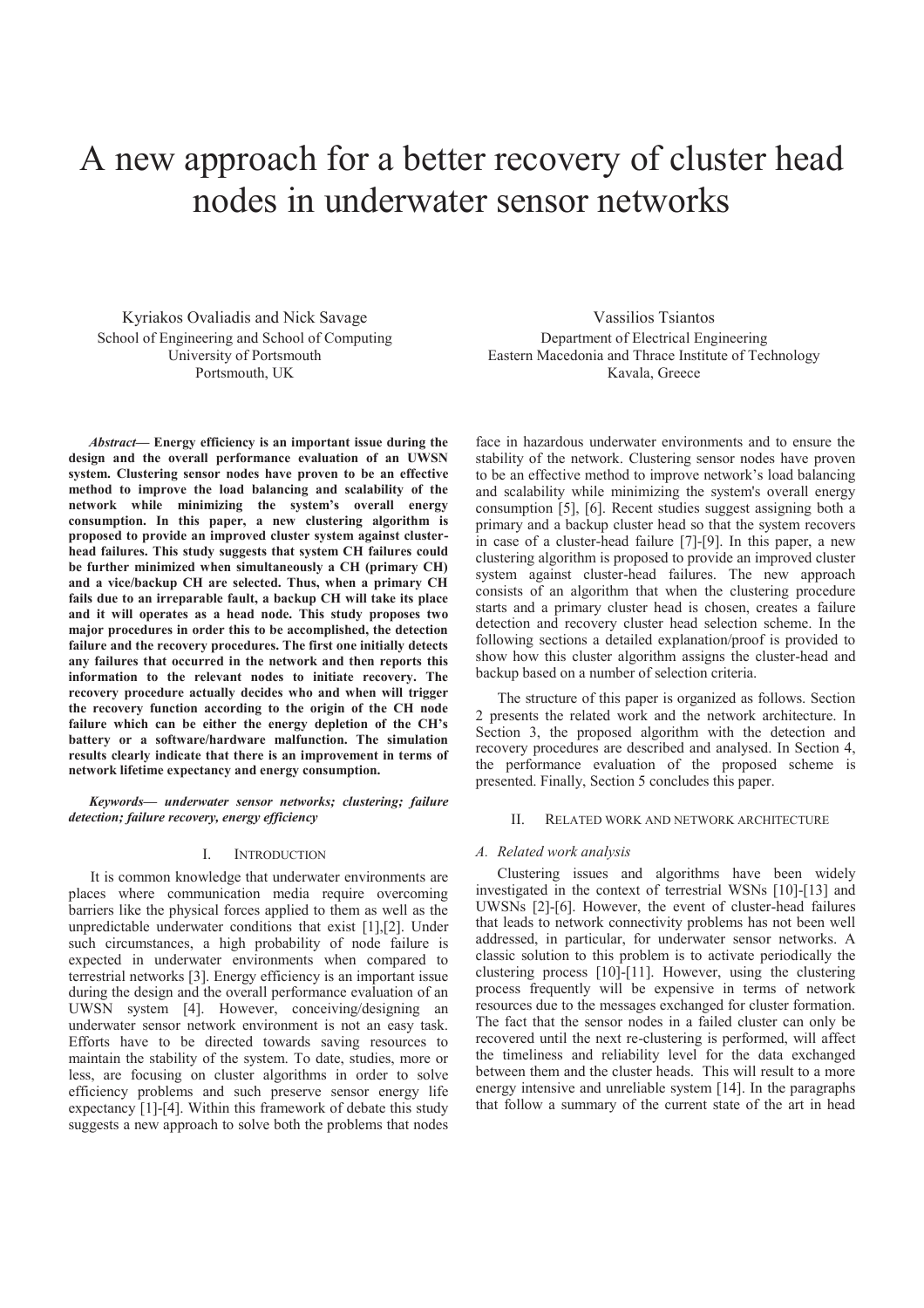node failure schemes are presented with a short analysis of their strategies.

Hong Min et al [7], present a checkpointing scheme which stores the state of the head node and repairs the failure of it very efficient and quickly. During the head node selection phase this scheme selects additional backup nodes with similar sate to the head node in terms of the residual energy and operation capabilities. All gathered information sent by the cluster nodes to the head node is also saved in backup nodes. The backup nodes also periodically monitor the state of the head node. If the head node has a software or hardware problem, one of the closest backup nodes replaces it and serves as a new head node.

S.Kumar and R. Sethi [8], propose a cluster head selection algorithm based on the condition of energy, distance and the maximum connectivity level between the nodes. When a cluster head is selected according to the minimum distance and maximum energy criteria, a vice cluster head is also selected. This alternate head is activated only when the cluster head dies, maintaining in this way the communication in the network.

Murugaraja S.K et al. [9], propose a clustering protocol that attempts to select a primary cluster head and a backup cluster head for each cluster member during clustering so that the constructed cluster network can overcome any cluster-head failure. Every cluster member has the capability to detect the failure of its cluster head by checking the heartbeats periodically sent by the cluster head. Therefore, when a clusterhead failure occurred, the cluster members of the failed cluster group can quickly switch over to the backup cluster head. In this way the cluster nodes recover their connectivity to the data sink without waiting for the next re-clustering to be executed.

To summarize, the existing algorithms present some issues that need to be further analyzed. For instance, the problem with Hong Min et al, algorithm is the excessive use of resources due to the simultaneous and continuous use of storage from both the primary and the backup CH node. The second algorithm proposed by S. Kumar and R. Sethi assumes an intermediate CH availability if the distance between the backup CH and the BS is more than the optimum transmission range. Finally the last algorithm suggested by Murugaraja et al. fails to clearly state which node will trigger the recovery process.

# *B. Network architecture*

An underwater network is typically made up of many autonomous and individual sensor nodes that perform data collection operations as well as store and forwarding operations to route the data that has been collected to a central node. The main challenges of deploying such a network are the cost, the computational power, the memory, the communication range and most of all the limited battery resources of each individual sensor node [15].

Grouping sensor nodes into clusters has been used by researchers in order to extend the lifetime of an underwater sensor network. Many clustering algorithms have been proposed in the literature for UWSNs in the past few years [16]-[20]. These techniques vary depending on the sensor network deployment, the network architecture, the characteristics of the sensor and the master sensor node (cluster head) and the network operation model.



Fig. 1. Topology structure.

A typical cluster based network consists of a sink (base station) and certain sensor nodes that are grouped into clusters. In the structure, each cluster has a head, which are known as head-cluster or cluster head (CH). A CH may be elected by the sensors in a cluster or pre-assigned by the network designer. A CH may also be just one of the sensors or a node that is richer in resources. The CH is assumed to be reachable to all sensors in its cluster and it can broadcast messages to all sensors in this cluster. Sensor nodes perform two main functions: sensing and relaying. The sensing component is responsible for probing its environment to track an object or event. The collected data are then relayed to the sink through CHs in each level (tiers) [21]. The topology of such a system is shown in fig. 1.

In our case the cluster algorithm described in [22] has been used for forming the network and the cluster groups. According to this algorithm the clustering procedure follows the steps below:

- 1. Firstly the nodes are deployed inside the space randomly.
- 2. When the deployment is finished each node sends a control packet seeking for a CH. The look up area is the sphere around the node with radii equal to the maximum transmission distance R.
- 3. First the sink and afterwards each CH according to the clustering algorithm sends back an ACK accepting these nodes to become members of the cluster.
- 4. When the clustering procedure is finished and each node belongs to a cluster team, the communication process of sending and receiving data begins. This time the node does not use the maximum transmission distance R but the exact distance.
- 5. Every node gathers data from the environment and after a specific time or when the buffer is full, sends this data to the CH of its team.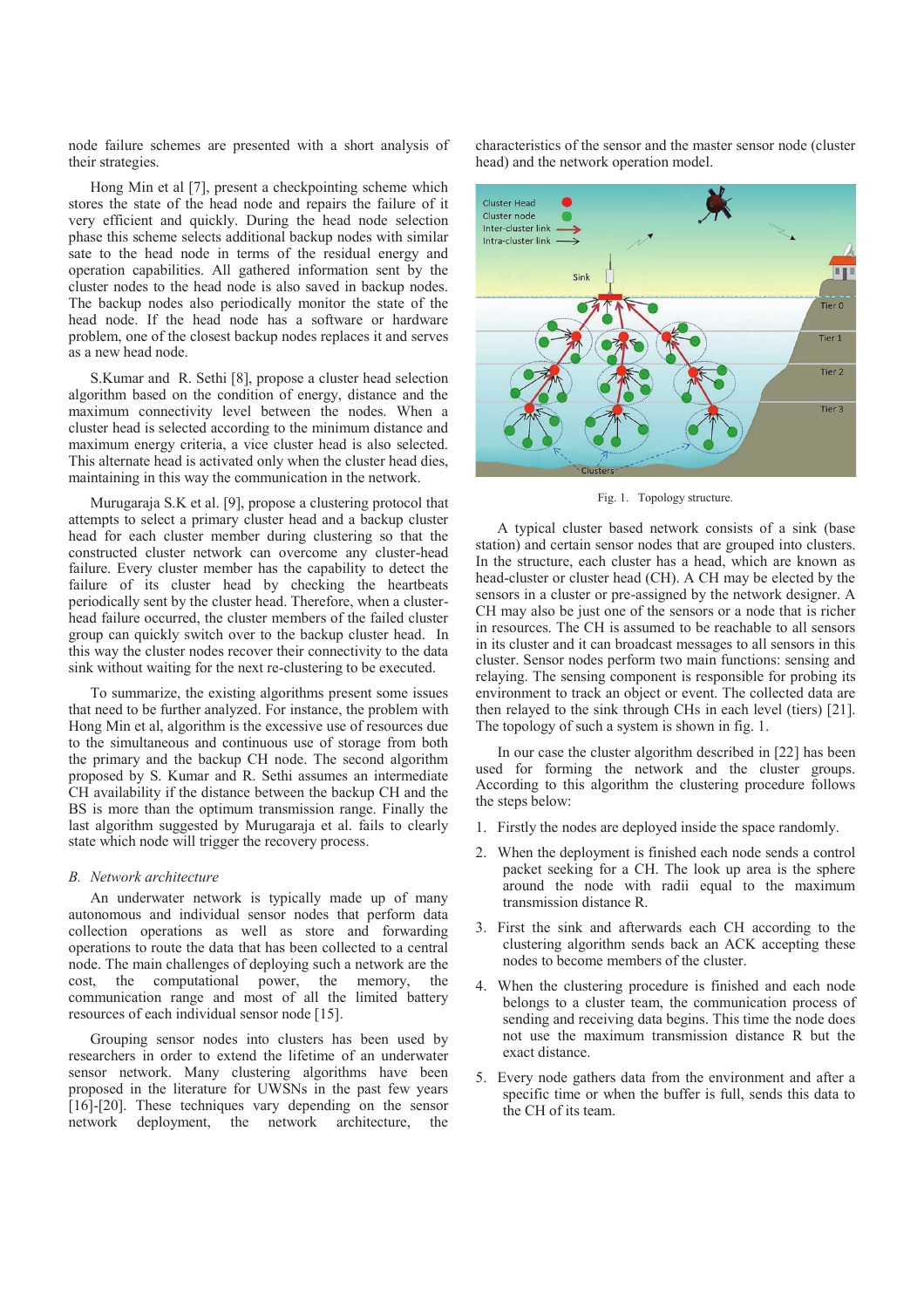6. Every CH communicates only to each other and forwards the aggregated data to the sink which is the master CH.

## III. CLUSTER ALGORITHM

# *A. Problem statement*

In the event of a cluster head failure, it is important to provide an efficient mechanism to recover the connectivity of all affected cluster members. This can be accomplished by firstly finding the cause of this failure and then designing an improved recover algorithm. In this cluster based network two cases of CH node failure have to be taken into account:

a. Failure due to energy depletion of the CH's battery and

b. Failure due to software or hardware malfunctions such as communication device fault

One solution of this problem is during the selection of the CH (primary CH), a vice/backup CH [8], [9] will also be selected. When a primary CH encounters an energy or software/hardware problem, a backup CH will take its place and it will operates as a head node. However, while designing such a system two major issues must be addressed. The first case is the failure of the backup CH before the primary while the second issue is a communication link establishment failure between the backup CH and a CH of an upper tier cluster group (see fig. 2).

In addition, a major topic that must be also examined is the method that captures and reports CH failures. A mechanism has to be designed to initially detect energy depletion or software/hardware failures in the network and then report this information to the relevant nodes to initiate recovery. Identification of a faulty CH node can be achieved by following two different approaches. In the first one each cluster member can independently detect the failure of its cluster head by periodically checking the messages sent by the CH [9]. On the contrary in the second one only the backup nodes can periodically monitor the state of the head node [7].



Fig. 2. Cluster head failure.

# *B. New algorithm description*

The new cluster algorithm has four major tasks:

- a. The cluster formation and selection of the cluster heads (primary CHs).
- b. The selection of the backup cluster heads (backup CHs).
- c. The detection of the failure
- d. The activation of the recovery procedure.

The cluster formation and selection of the cluster heads follow the approach described in section 2(B) above. The selection of the backup CH that follows is made only by the primary CH. The criteria for making this choice are the sensor's energy status and the distance between the primary and the backup CH. The steps of this operation are as follows:

- 1. CH sends a message asking info (energy level)
- 2. Sensor members send info to CH
- 3. CH compares the levels

4. CH chooses the sensor with the highest energy level and the smaller distance from it, as a backup CH.

The detection failure and the recovery are two new procedures been added, optimizing the cluster algorithm in the case of CH failure. The first one initially detects any energy depletion or software/hardware failures in the network and then reports this information to the relevant nodes to initiate recovery. When this happens, a backup CH will take the place of the primary head maintaining in this way the connectivity with the other cluster members.

## *C. Failure detection*

When the selection of the backup CH is finished, a private communication link is established between the primary and the backup CH. Both of them exchange messages stating their status (energy level and operation state). In this way the backup node periodically detects the state of the head node and vice versa. If the head node has a critical problem, the backup node will replace the failed head node and serves as a new CH node. On the other hand, in the case of a backup node failure the primary will choose a new one so that the constructed cluster hierarchy will continue to tolerate cluster-head failures.

## *D. Recovery procedure*

The responsibility of this procedure is to decide who (primary, backup, simple node) and when the recovery function will be activated. According to the new algorithm the recovery procedure takes into account the two cases of CH failure and therefore, the recovery function can be triggered by:

- the cluster head in the case of energy depletion,
- b. the backup cluster head in the case of software or hardware malfunction.

In addition, every cluster member has the ability to trigger the recovery function if the communication link to the CH has been cut off. Therefore, no data will be lost due to the capability of the sensor members to send the data to the backup instead of the primary CH.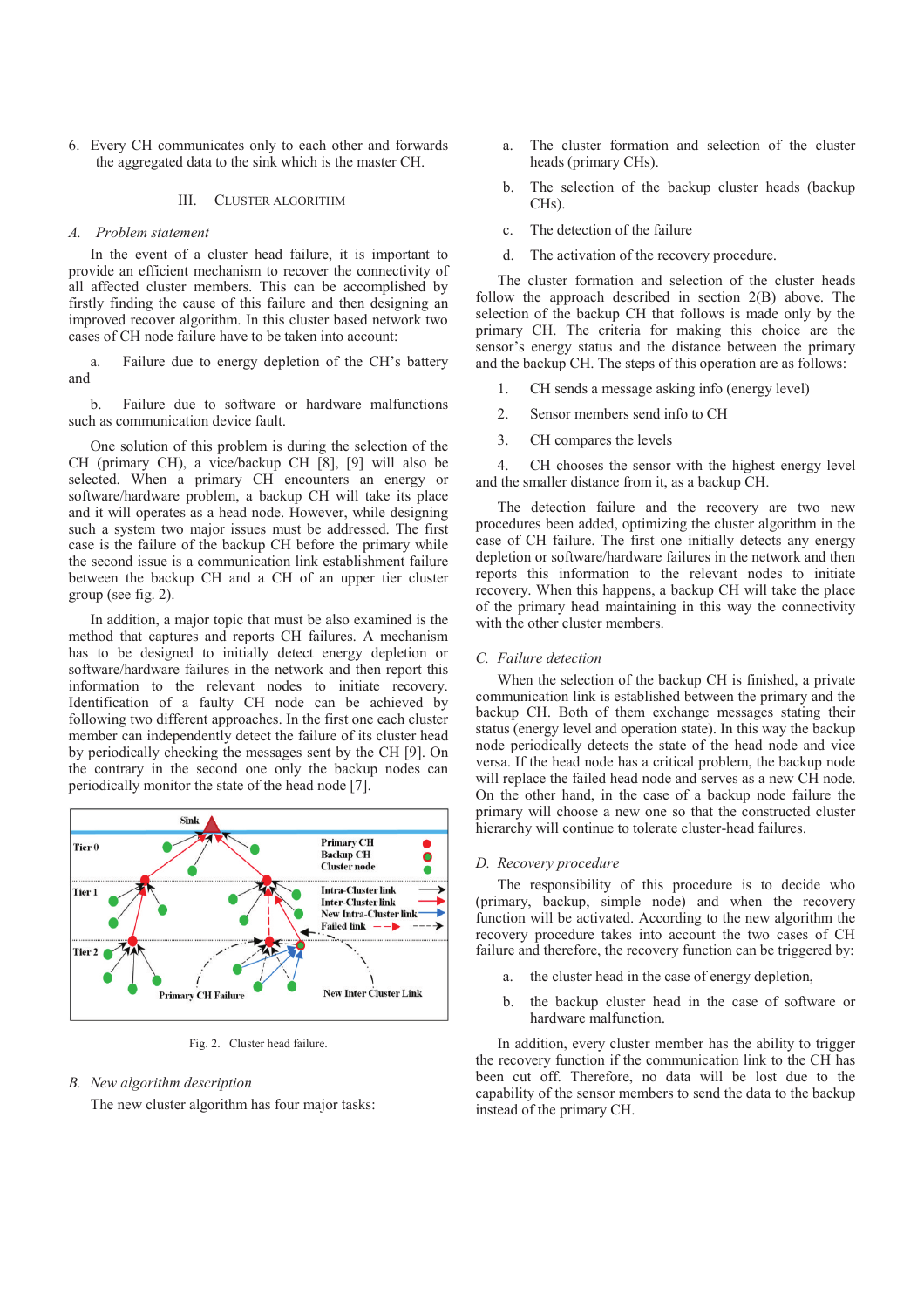The operation of the recovery procedure is summarized in table 1.

TABLE I. RECOVERY PROCEDURE

| <b>Energy depletion</b>             | Software/hardware malfunction         |
|-------------------------------------|---------------------------------------|
| 1. Primary CH triggers the recovery | 1. Backup CH triggers the recovery    |
| function when energy limit has      | function when the primary CH stops    |
| critical value                      | communicate with it.                  |
| 2. Sensor members have the ability  | 2. Sensor members have the ability to |
| to follow the recovery scheme       | follow the recovery scheme (send data |
| (send data to backup CH instead of  | to backup CH instead of the primary)  |
| the primary) if the communication   | if the communication link to the      |
| link to the primary CH has been     | primary CH has been interrupted.      |
| interrupted.                        |                                       |

#### *E. Connectivity issues*

As already stated above once a backup CH is selected to replace a failed CH then there is a great possibility to be located outside the maximum transmission range from the next CH. In that case the communication link between the two CH will not be established and therefore, data will be lost. For example in fig. 3, the distance between the backup CH (cluster 2 –s4) and the CH of an upper tier cluster group (cluster 1) is longer than the maximum transmission distance.

The steps that lead to an efficient solution are as follows:

- 1. The backup CH (cluster 2-s4) sends info without receiving a reply ACK (new distance>max distance)
- 2. The backup CH sends a special packet (Control Packet) asking the closest sensor (cluster 1- s4) to change its status
	- This sensor is a member of an upper tier cluster group (cluster 1- see fig. 3)
- 3. The sensor changes its status to a CH (bridge CH) and connects to the backup CH.



Fig. 3. Bridge CH.

#### IV. PERFORMANCE EVALUATION

The main objective of the proposed algorithm is to optimize the energy conservation in the network while ensuring the connectivity of the network. To evaluate the algorithm a simulation study was carried out with the UWSN simulator USNET [22] developed in Builder C++. Initially the simulation configuration consists of 50 underwater sensor nodes while during the evaluation study the number of network's sensors increased from 50 to 150 with a unit step of 10 nodes.

Table 2 summarizes the simulation parameters. During the simulation process one of the cluster heads is designated at random to be the faulty node. Results obtained are compared with the cluster with single CH with respect to performance metrics like energy consumption and network operational lifetime.

|  | TABLE II. SIMULATION PARAMETERS. |
|--|----------------------------------|
|--|----------------------------------|

| <b>Parameters</b>   | <b>Values</b>                  |
|---------------------|--------------------------------|
| Field size          | $1000m x 1000m x 500m$ (depth) |
| Number of Sensors   | 50 to 150 nodes                |
| Frequency range     | $20$ KHz                       |
| Data packet size    | 500 bytes                      |
| Control packet size | 24 bytes                       |
| Initial energy      | 2 Joules                       |

#### *A. Energy consumption and Network Operational Lifetime*

The simulation calculates the network life time in terms of alive sensor nodes over the time period. As shown in fig.4 the proposed clustering algorithm achieves better network life time as compared to the single CH protocol. The results clearly show that the life expectancy of the network using the suggested algorithm is substantially prolonged. For 50 nodes the life expectancy for the cluster without backup CH is between 1510 and 1610 seconds while for the cluster with a backup CH the life expectancy of the nodes exceeds 1900 seconds. This difference is maintained throughout the simulation run as shown in fig. 4.



Fig. 4. Network lifetime

The simulation output in fig. 5 shows the energy consumption in relation to the number of nodes used in the system. The results also show a better performance when using the proposed clustering algorithm with the detection and recovery procedures. For example for 50 nodes the energy consumption is approximately 1.25 joules for the cluster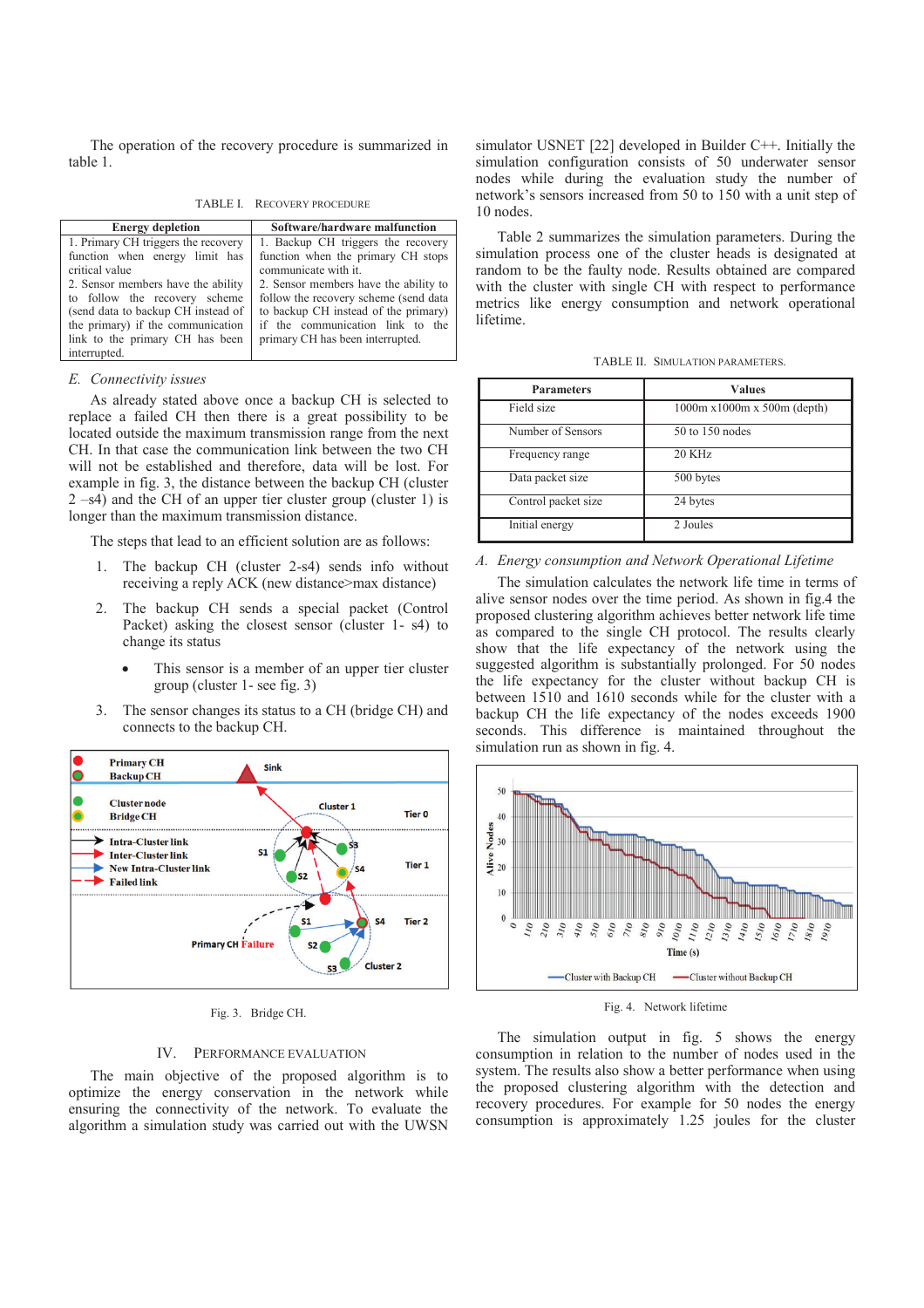without a CH backup compared to 0.25 joules for the cluster with a backup. This difference is maintained throughout the simulation run. Overall, the energy consumed for the proposed algorithm not only utilizes less energy but also it increases at a slower rate.

All the results indicate that the proposed algorithm performs better compared to the scheme without backup CH. This mainly achieved because of the use of the detection failure and the recovery procedures with the significant support of the CH-bridge solution. The accurate CH failure detection without interrupting the normal data transmissions, the quick trigger of the recovery function and the use of a CH bridge, effectively enhance network survivability and utilize the overall energy consumption of the system.

In the case of a scheme without a backup CH the activation of the recovery mechanism means the use of a re-clustering procedure within the failed cluster group. This operation consumes more energy as the sensors have to exchange messages to select the new cluster head. It is also affect the normal network operation and is time consuming. The sensor nodes within the failed cluster will stop sending the aggregate information from the environment to the cluster heads until the re-clustering procedure is completed.



Fig. 5. Comparison of the energy consumption values.

# V. CONCLUSION

In this paper, an effective clustering mechanism has been proposed to provide a more efficient cluster structure against cluster-head failures in underwater sensor network. According to this cluster algorithm during the selection of the CH (primary CH), a backup CH will also be selected. When a primary CH encounters energy or software/hardware problem, a backup CH takes its place and operates as a head node maintaining in this way the connectivity with the other cluster members. This can be accomplished with the use of two major procedures; the detection failure and the recovery procedures. The first one initially detects any energy depletion or software/hardware failures in the network and then reports this information to the relevant nodes to initiate recovery. The recovery procedure actually decides who and when will trigger the recovery function. Through the simulation results, it is showed that the proposed algorithm is more energy efficient and it can effectively enhance network survivability capacity in the event of cluster-head failures, than the scheme with a single cluster head.

#### **REFERENCES**

- [1] I. F. Akyildiz, D. Pompili, and T. Melodia, "Underwater Acoustic Sensor Networks: Research Challenges", Journal of Ad Hoc Networks, vol. 3(3), pp. 257-279, Elsevier, Amsterdam, May 2005.
- [2] J. Heidemann, Y. Li, A. Syed, J. Wills, and W. Ye., "Underwater sensor networking: Research challenges and potential applications", in Proc. Of the IEEE Wireless Communications and Networking Conference, Las Vegas, Nevad, USA, April 2006.
- [3] M. Ayaz, I. Baig, A. Abdullah, and I. Faye, "A survey on routing techniques in underwater wireless sensor networks," Elsevier Journal of Network and Computer Applications, vol. 34, no. 6, pp. 1908-1927, June 2011.
- [4] S. Climent, J. V. Capella , N. Meratnia, and J. J. Serrano , "Underwater sensor networks: A new energy efficient and robust architecture, Sensors, vol. 12, no. 1, pp. 704-731, January 2012.
- [5] M.C. Domingo, R. Prior, "A distributed clustering scheme for underwater wireless sensor networks", in: Proceedings of 18th Annual IEEE International Symposium on Personal, Indoor and Radio Communications (PIMRC 2007), pp. 1-5, 2007.
- [6] C.Giantsis and A.A. Economides, "Comparison of routing protocols for underwater sensor networks: a survey," International Journal of Communication Networks and Distributed Systems, vol. 7, no. 3-4, pp. 192–228, 2011.
- [7] Hong Min, Yookun Cho and Junyoung Heo, "Enhancing the Reliability of Head Nodes in Underwater Sensor Networks", Sensors-12, pp.1194- 1210, 2012.
- [8] Sanjeev Kumar and Rohit Sethi, "An Improved Clustering Machanism to Improve NeworkLife for Underwater WSN," International Journal of Emerging Trends & Technology in Computer Science (IJETTCS), vol. 2(3), pp. 43-47,May – June 2013.
- [9] S.K Murugaraja, R. Kumar Ramesh and A. Anbarasan, "A Distibuted Cost Effective Cluster Algorithm", International Journal of Computer Science and Management Research, vol 2(5),pp. 2374-2377, May 2013.
- [10] V. Mhatre and C. Rosenberg, "Homogeneous vs heterogeneousclustered networks: A comparative study,'' in Proc. of IEEE ICC'04, vol. 6, Paris, France, Jun. 2004, pp. 3646-3651.
- [11] W. B. Heinzelman, A. P. Chandrakasan, and H. Balakrishnan, ''An application-specific protocol architecture for wireless microsensor networks,'' Wireless Communications, IEEE Transactions on, vol.1, no. 4, Oct. 2002, pp. 660-670.
- [12] LIU Pin, Huang Ting-lei, ZHOU Xian-yan, WU Gong-xing, "An Improved Energy Efficient Unequal Clustering Algorithm of wireless sensor network", IEEE International conference on intelligent computing and integrated sytems, pp. 930-933, 2010.
- [13] Xu Lu, Lianglun Cheng, Ning Yang, "A Data-aggregated Unequal Clustering Routing Protocol for Wireless Sensor Networks" , 2nd international workshop on Intelligent system and applications, pp. 1-4, May 22-23 ,2010.
- [14] T. Shiva Prakash, K B Raja, K. R. Venugopal, S. S. Iyengar, L. M. Patnaik, "Base Station Controlled Adaptive Clustering for Qos in Wireless Sensor Networks", vol. 14(2), pp. 1-9, February 2014.
- [15] K. Ovaliadis, N. Savage, and V. Kanakaris, "Energy efficiency in underwater sensor networks: a research review," Journal of Engineering Science and Technology Review, vol. 3, pp. 151-156, June 2010.
- [16] F. Salva-Garau and M. Stojanovic, "Multicluster protocol for ad hoc mobile underwater acoustic networks," in Proc. of the IEEE OCEANS'03 Conference, San Diego, CA, 2003, pp. 91-98.
- [17] Pu Wang, Cheng Li, Jun Zheng, "Distributed Minimum-Cost Clustering Protocol for UnderWater Sensor Networks (UWSN)", IEEE International Conference on Communications ICC'07, pp. 3510- 3515, 2007.
- [18] M. Ayaz, A. Abdullah, J. Low Tang, "Temporary cluster based routing for Underwater Wireless sensor Networks", in: Proceedings of the